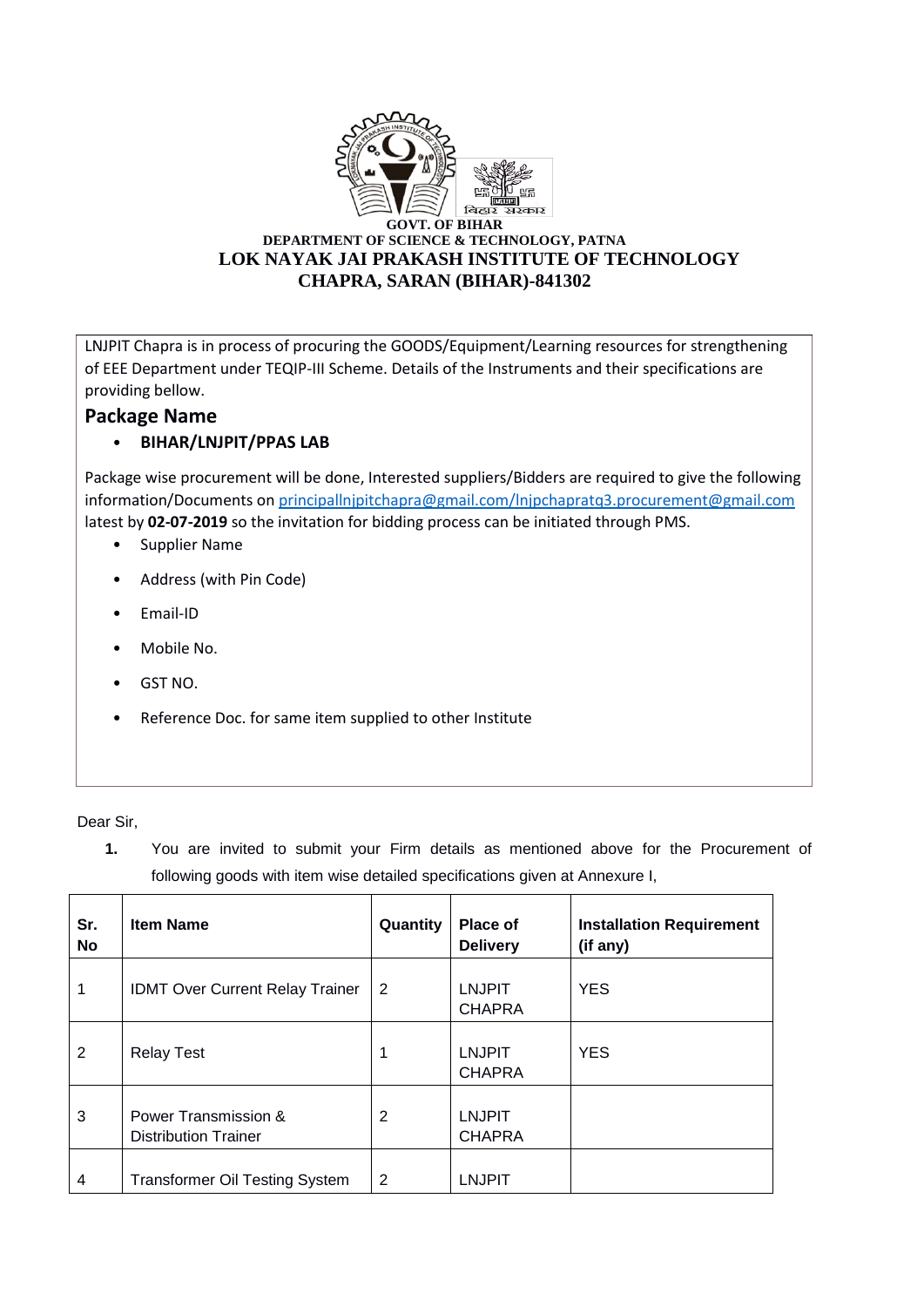|   |                                                 | <b>CHAPRA</b>                  |            |
|---|-------------------------------------------------|--------------------------------|------------|
| 5 | Motor generator set with<br>synchronizing panel | <b>LNJPIT</b><br><b>CHAPRA</b> |            |
| 6 | <b>Feeder Protection Trainer</b>                | <b>LNJPIT</b><br><b>CHAPRA</b> | <b>YES</b> |

**2.** Government of India has received a credit from the International Development Association (IDA) towards the cost of the **Technical Education Quality Improvement Programme [TEQIP]-Phase III** Project and intends to apply part of the proceeds of this credit to eligible payments under the contract for which this invitation for quotations is issued.

## **Annexure I**

| Sr.<br><b>No</b> | <b>Item Name</b>                                          | <b>Specifications</b>                                                                                                                                                                                                                                                                                                                                                                                                                                                                                                                 |
|------------------|-----------------------------------------------------------|---------------------------------------------------------------------------------------------------------------------------------------------------------------------------------------------------------------------------------------------------------------------------------------------------------------------------------------------------------------------------------------------------------------------------------------------------------------------------------------------------------------------------------------|
| 1                | <b>IDMT Over</b><br><b>Current Relay</b><br>Trainer       | • 3 phase DOL starter 4pole MCB, contractor & relay panel - 4 pole<br>MCB of 415 V/4A . - DOL 9A Contactor with 230V / 50 Hz / 11VA COIL -<br>Bimetallic thermal O/L relay with range 1.4A - 2.3A - R-Y-B Input display<br>Indicators. - Manual start / stop with local trip contact • 3 phase<br>multifunction meter panel - Bidirectional Multifunction - 3 Phase 34 wire,<br>415V, CT Input 5A - LCD/LED display, Aux supply 230V, 45-65 Hz, 5W -<br>V, A, Hz, Pf, KVA, KW, KWH - Modbus RTU RS485 connections<br>(Optional)       |
| $\overline{2}$   | <b>Relay Test</b>                                         | • 3phase DOL starter 4pole MCB, contractor & relay panel - 4 pole MCB<br>of 415 V/4A - DOL 9A Contactor with 230V / 50 Hz / 11VA COIL -<br>Bimetallic thermal O/L relay with range 1.4A - 2.3A - R-Y-B Input display<br>Indicators. - Manual start / stop with local trip contact • 3 phase<br>multifunction meter panels - Bidirectional Multifunction - 3 Phase 3/4<br>wire, 415V, CT Input 5A Demonstration                                                                                                                        |
| 3                | Power<br>Transmission &<br><b>Distribution</b><br>Trainer | E. 3 phase DOL starter 4pole MCB, contractor & relay panel (1 No) - 4<br>pole MCB of 415 V/4A. - DOL 9A Contactor with 230V / 50 Hz / 11VA<br>COIL. - Bimetallic thermal O/L relay with range 1.4A - 2.3A - R-Y-B Input<br>display Indicators. - Manual start / stop with local trip contact • 3 phase<br>multifunction meter panel (3 Nos) - Bidirectional Multifunction - 3 Phase<br>3⁄4 wire, 415V, CT Input 5A - LCD/LED display, Aux supply 230V, 45-65<br>Hz, 5W - V, A, Hz, Pf, KVA, KW, KWH - Modbus RTU RS485<br>connections |
| $\overline{4}$   | <b>Transformer Oil</b><br><b>Testing System</b>           | $\Box$ Output Voltage -0-100 KAC $\Box$ Continuously variable and applicable<br>between H.T. Electrodes in the Test Cup conforming to IS:6792:1992 □<br>Accuracy: +3% FSD+dgt □ Resolution: 1 kV □ Display: 3 ½ Digit panel<br>meter □ Tripping Time: Less than 20 milliseconds □ Power Supply: 230<br>VAC, 50 Hz Single Phase [ Controls: HT ON, HT OFF, Increase<br>Decrease □ MOQ: 1/0-60KV                                                                                                                                        |